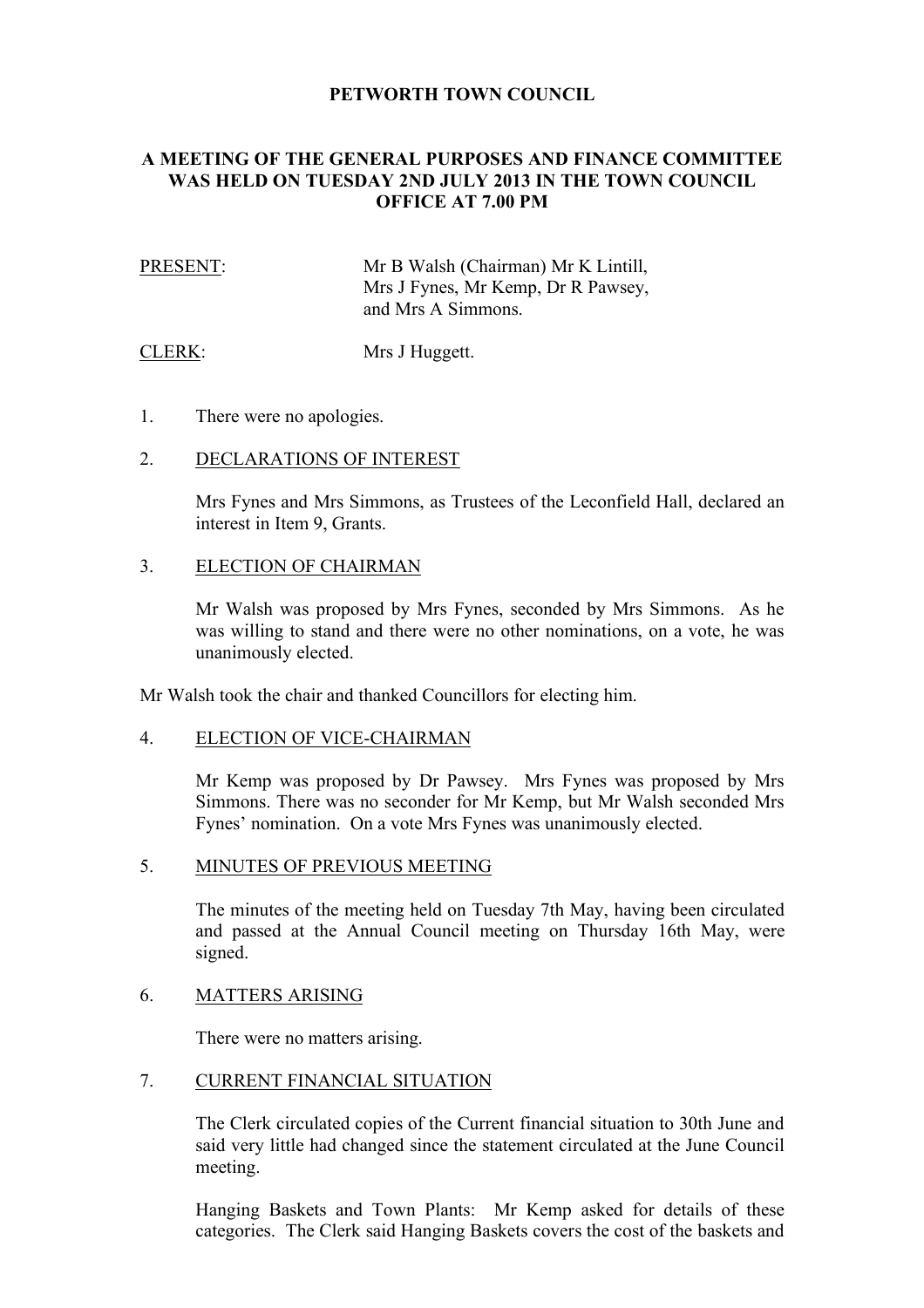the watering, the Town Plants are provided by Mrs Bradley for the tubs on the War Memorial.

| Brought Forward 30.06.13 | Current | 404.96    |           |
|--------------------------|---------|-----------|-----------|
|                          | Deposit | 38,489.08 | 39,894.04 |

### 8. BUDGET 2013/2014

The Clerk circulated copies of the budget for 2013/2014 as agreed by the Council. Mr Walsh said that there are no Business Rates, £780, payable this year, and there has been no call for an election, £3,000. He suggested that these two items be deleted from the budget and the money re-allocated. The items to be considered are the salary for an Assistant to the Clerk, and account for the Welldiggers Signs, £853.84, has now been received. During the discussion that followed Dr Pawsey said she thought a separate heading should be allocated for Training. After discussion it was agreed that training should come out of Contingency. It was agreed to allocate £2,000, 7 months salary, to the Assistant Clerk, the remaining £1,780 to Contingency. This was proposed by Mr Walsh, seconded by Mrs Simmons and carried unanimously. Mr Walsh will put this to full Council on 18th July for ratification.

#### 9. GRANTS

Mr Walsh said two requests have been received.

Mrs Fynes and Mrs Simmons, having declared an interest in the following application, took no part in the discussion. Mr Lintill, also a Trustee, declared an interest and likewise took no part.

Leconfield Hall: The Leconfield Hall has asked for £491.96 towards the cost of black drapes for the stage. This was agreed.

Chichester Access Group: The Clerk had circulated copies of the Chichester and Midhurst booklets produced by the Access Group, they are planning to produce a similar one for Petworth and have asked for £1,000 towards the cost. Mrs Fynes didn't like it, several places are no longer operating and she questioned to whom and where it was circulated and where it can be seen. Dr Pawsey thought it was a good idea but more should be known before any grant is given. It was agreed that no grant be given at the present time. The Clerk to write asking for further information.

#### 10. TO CONSIDER OTHER ITEMS AT THE CHAIRMAN'S DISCRETION

Notice Board in Car Park: Mrs Fynes said that better use should be made of the large notice board in the car park opposite the toilets which was originally owned by the District Council. One of the problems is that it placed too high, one has to look up to see the top. Dr Pawsey agreed with Mrs Fynes that the board is very high and needs lowering. Mr Kemp said the PBA are proposing to put a large map of the town in it.

War Memorial: Mrs Fynes said it was mentioned at a recent Council meeting that the War Memorial should have a clean up for next year's commemoration of the 100 years from the 1st World War. Mr Lintill said the back wall behind the memorial is in need of repair, but that is not this council's responsibility,